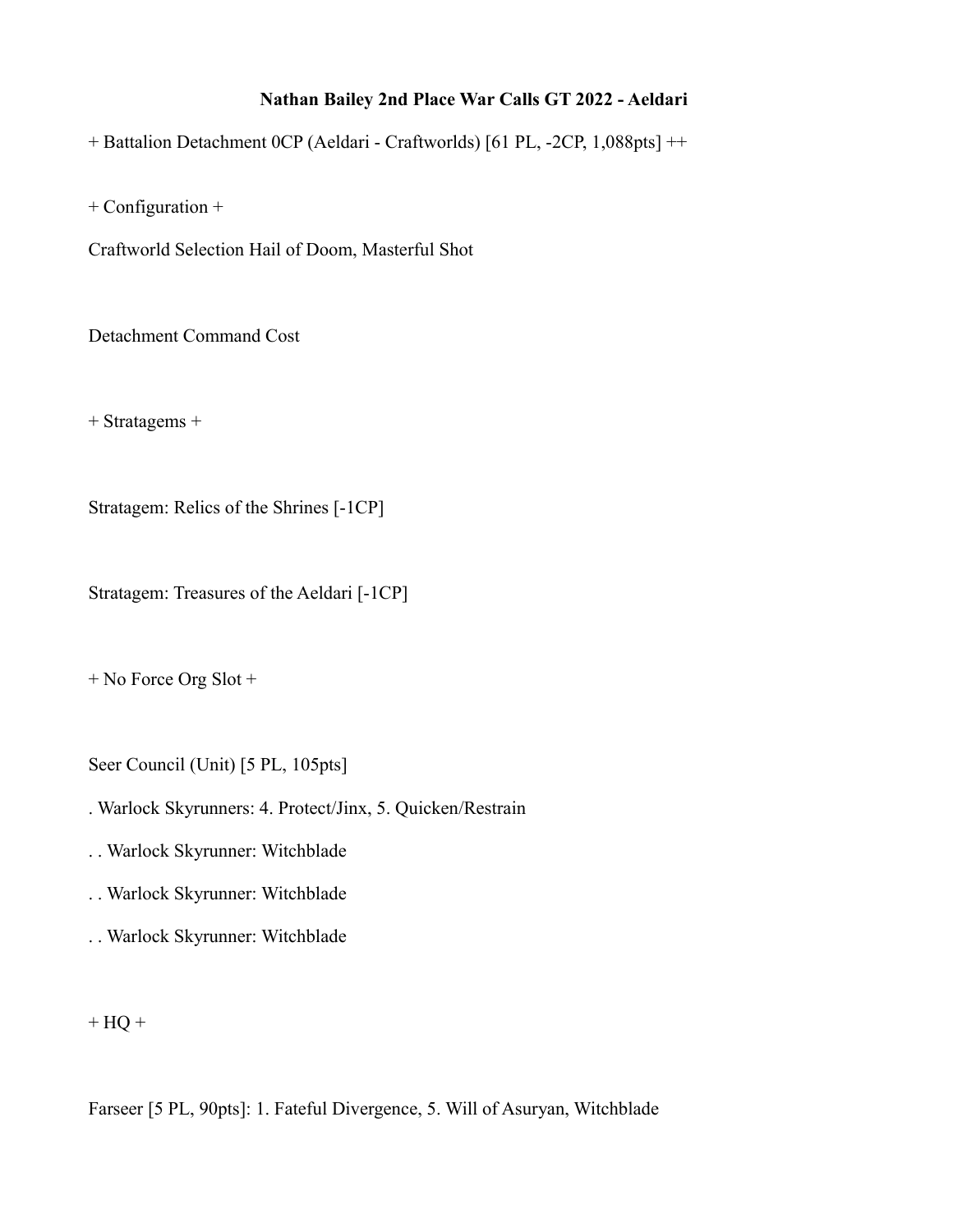Farseer [5 PL, 90pts]: 1. Guide, 5. Focus Will, Witchblade

. The Weeping Stones

Farseer Skyrunner [6 PL, 120pts]: 2. Doom, 4. Executioner, 5: Mark of the Incomparable Hunter, Shuriken Pistol, Warlord, Witchblade

. Kurnous' Bow

+ Troops +

Guardian Defenders [4 PL, 90pts]

. 10x Guardian Defender: 10x Plasma Grenades, 10x Shuriken Catapult

Rangers [4 PL, 70pts]: Wireweave Net

. 5x Ranger: 5x Ranger Long Rifle, 5x Shuriken Pistol

Rangers [4 PL, 65pts]

. 5x Ranger: 5x Ranger Long Rifle, 5x Shuriken Pistol

 $+$  Elites  $+$ 

Dire Avengers [6 PL, 108pts]

. 8x Dire Avenger: 8x Avenger Shuriken Catapult, 8x Plasma Grenades

. Dire Avenger Exarch: Two Avenger Shuriken Catapults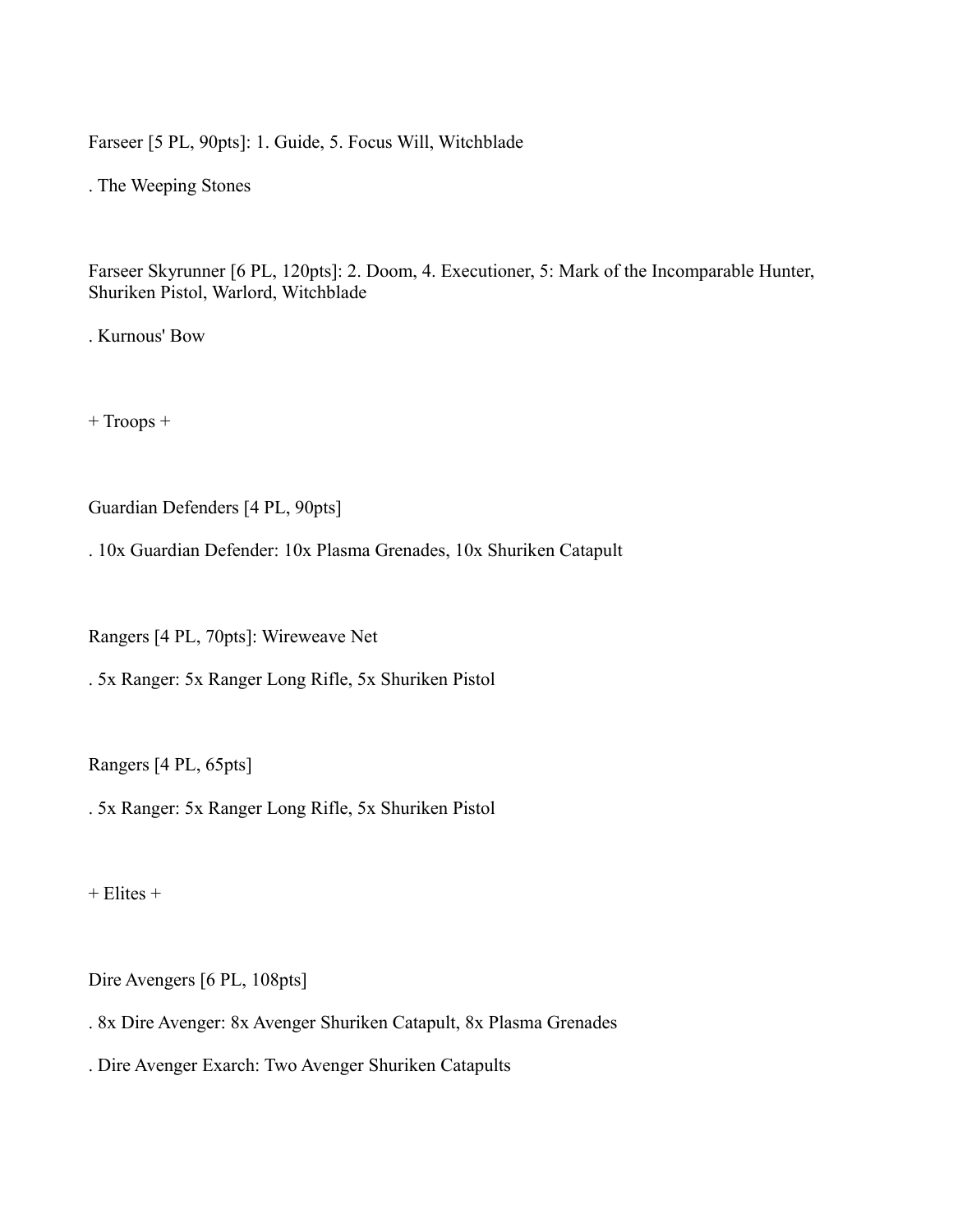Dire Avengers [6 PL, 108pts]

. 8x Dire Avenger: 8x Avenger Shuriken Catapult, 8x Plasma Grenades

. Dire Avenger Exarch: Two Avenger Shuriken Catapults

Dire Avengers [6 PL, 72pts]

. 5x Dire Avenger: 5x Avenger Shuriken Catapult, 5x Plasma Grenades

. Dire Avenger Exarch: Two Avenger Shuriken Catapults

Howling Banshees [5 PL, 105pts]

. 4x Howling Banshee: 4x Banshee Blade, 4x Shuriken Pistol

. Howling Banshee Exarch: Cronescream (Shrine Relic), Piercing Strikes, Shuriken Pistol & Banshee Blade

+ Heavy Support +

War Walkers [5 PL, 65pts]

. War Walker: Shuriken Cannon, Shuriken Cannon

++ Outrider Detachment -3CP (Aeldari - Craftworlds) [48 PL, -3CP, 912pts] ++

+ Configuration +

Craftworld Selection

Detachment Command Cost [-3CP]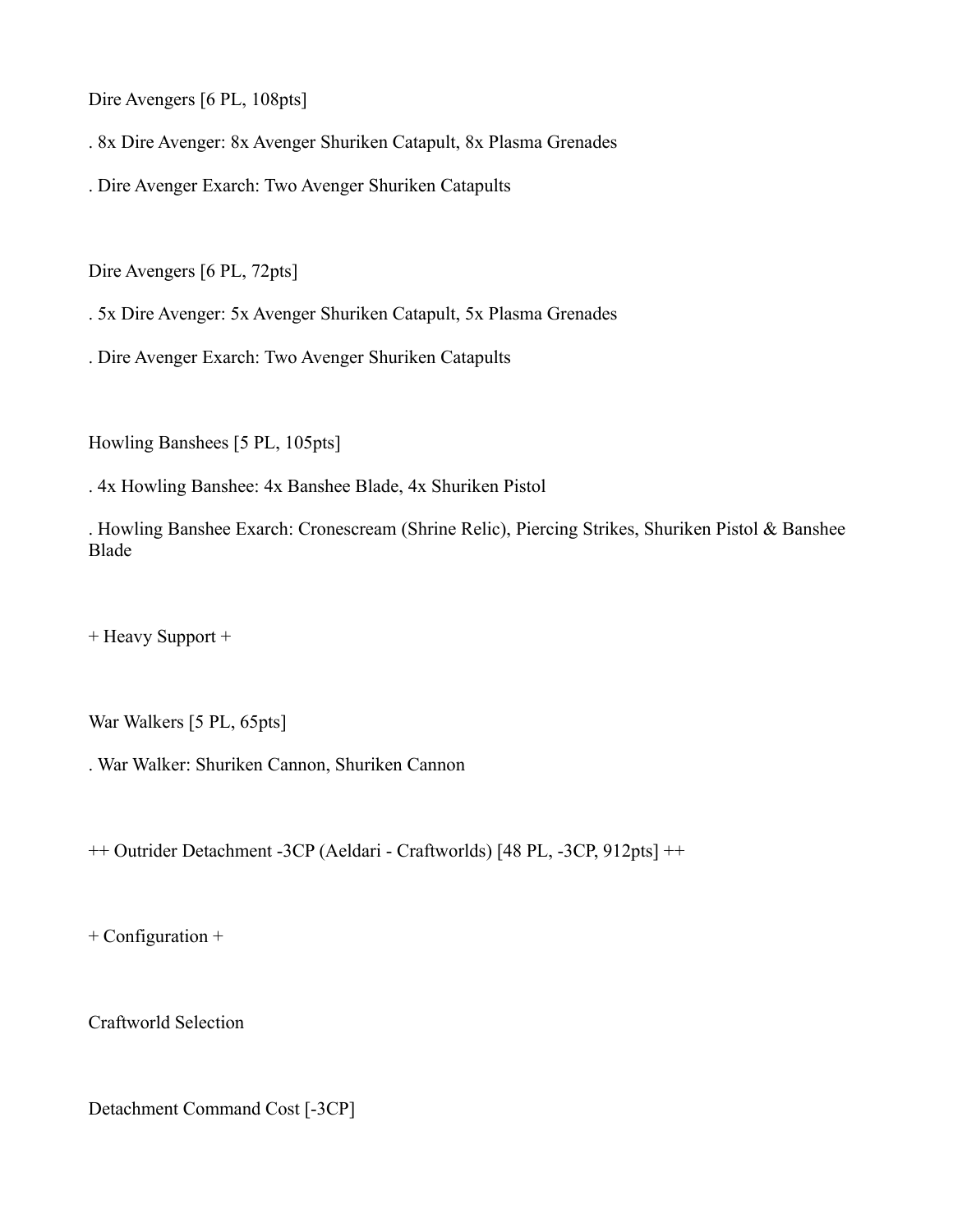$+$  HQ  $+$ 

Baharroth [7 PL, 140pts]

Karandras [7 PL, 140pts]

 $+$  Fast Attack  $+$ 

Swooping Hawks [8 PL, 162pts]

. 8x Swooping Hawk: 8x Lasblaster

. Swooping Hawk Exarch: Lasblaster, The Phoenix Plume (Shrine Relic)

Vypers [3 PL, 40pts]

. Vyper: Scatter Laser

Vypers [3 PL, 40pts]

. Vyper: Scatter Laser

Windriders [12 PL, 270pts]

. 9x Windrider - Shuriken Cannon: 9x Shuriken Cannon

Windriders [4 PL, 60pts]

. 3x Windrider - Twin Shuriken Catapults: 3x Twin Shuriken Catapult